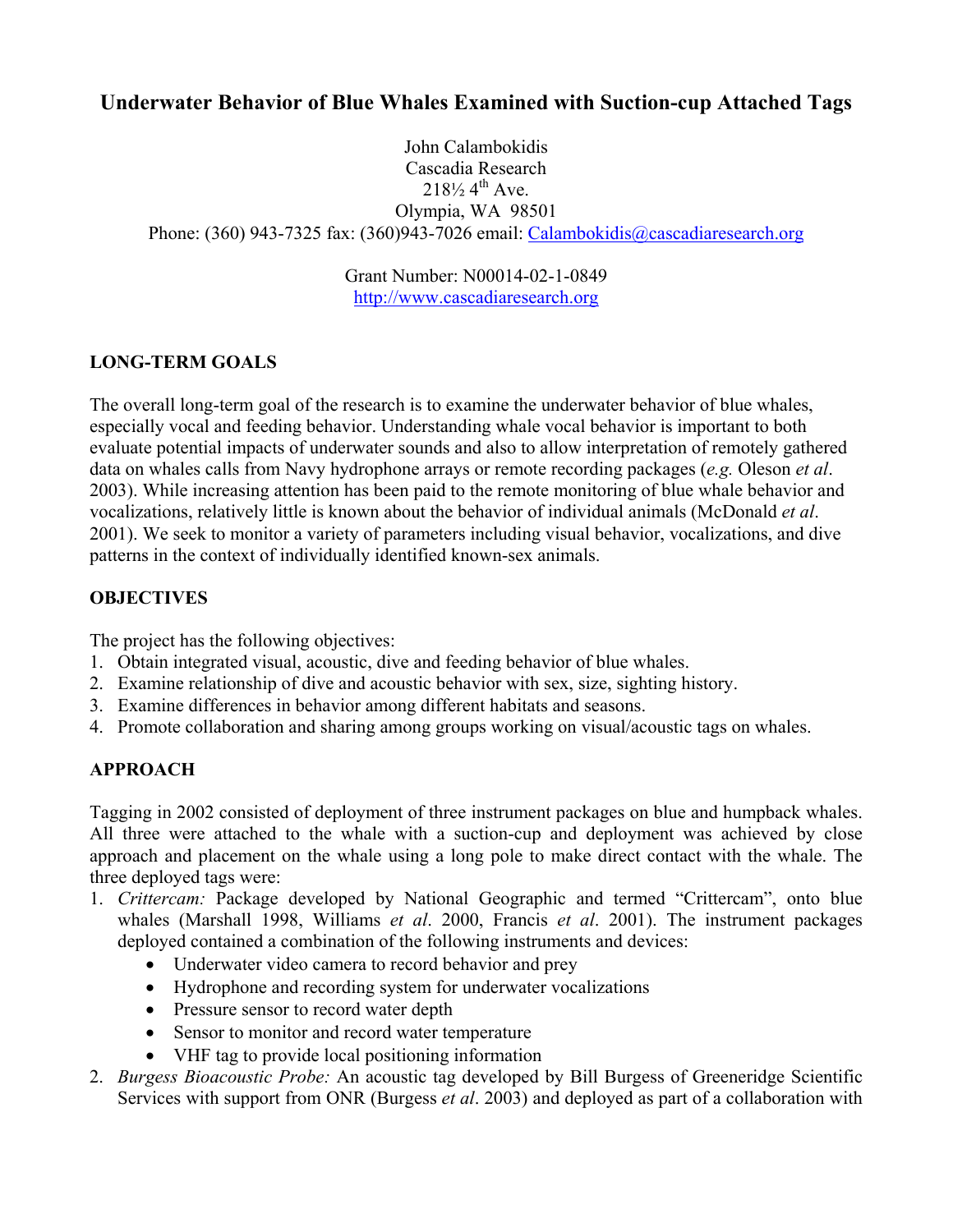Scripps Institute of Oceanography (John Hildebrand and Erin Oleson). Joe Olson of Cetacean Research helped to test the tag and develop a delivery and attachment method for the tag. The tag recorded underwater sound and dive depth. The tag was potted in resin and was much smaller than in previous tag deployments. The tag sampled acoustics with 16-bit resolution at bandwidths up to 14 kHz, as well as temperature and depth with 12-bit resolution. Constant acoustic sampling at 2 kHz fills the 576-MB solid-state flash disk in 41 hours. Low-power three-volt electronics allow a single half-AA-cell lithium battery to power the entire tag.

- 3. *WHOI (Woods Hole Oceanographic Institute) digital tag*: The WHOI digital tag has been developed in recent years and successfully tested on a number of species (Johnson *et al*. 2003). A graduate student at WHOI, Becky Woodward, collaborated with us in conducting deployments in the Santa Barbara Channel. The digital tag consists of:
	- a hydrophone (acoustic) channel with a 12-bit analog-to-digital converter, and a programmable gain filter. The typical acoustic sampling rates are 16kHz or 32 kHz.
	- a pressure sensor to measure depth, 0-2000m, resolution of 0.5m.
	- a thermistor both for water temperature and to correct the pressure sensor readings.
	- 3-axis accelerometers to measure pitch and roll.
	- 3-axis solid-state magnetometers to measure heading.
	- a salt water switch to detect surfacings and to trigger the initial recording of data.
	- a nichrome wire release mechanism, which can be triggered to corrode away slowly and release the tag from the animal after a set amount of time.
	- a VHF radio beacon to enable tracking and focal observations of the whale when it surfaces, and to find the tag for recovery when the suction cups release from the animal.

Field monitoring in addition to attachment of tags included photographic identification of individual animals to link with sighting histories from archived data (Calambokidis *et al.* 1990), collection of skin from biopsy or sloughed skin to allow sex determination, and photogrammetry to estimate size (Calambokidis *et al*. 2001).



*Figure 1. Burgess bioacoustic probe on the back of a blue whale off San Diego, 30 June 2002.* 

## **WORK COMPLETED**

We had success deploying all three types of tags (Crittercam, Burgess Bioacoustic probe, and WHOI dTag) on blue whales in 2002. In 46 approaches of blue whales in 2002, we were able to successfully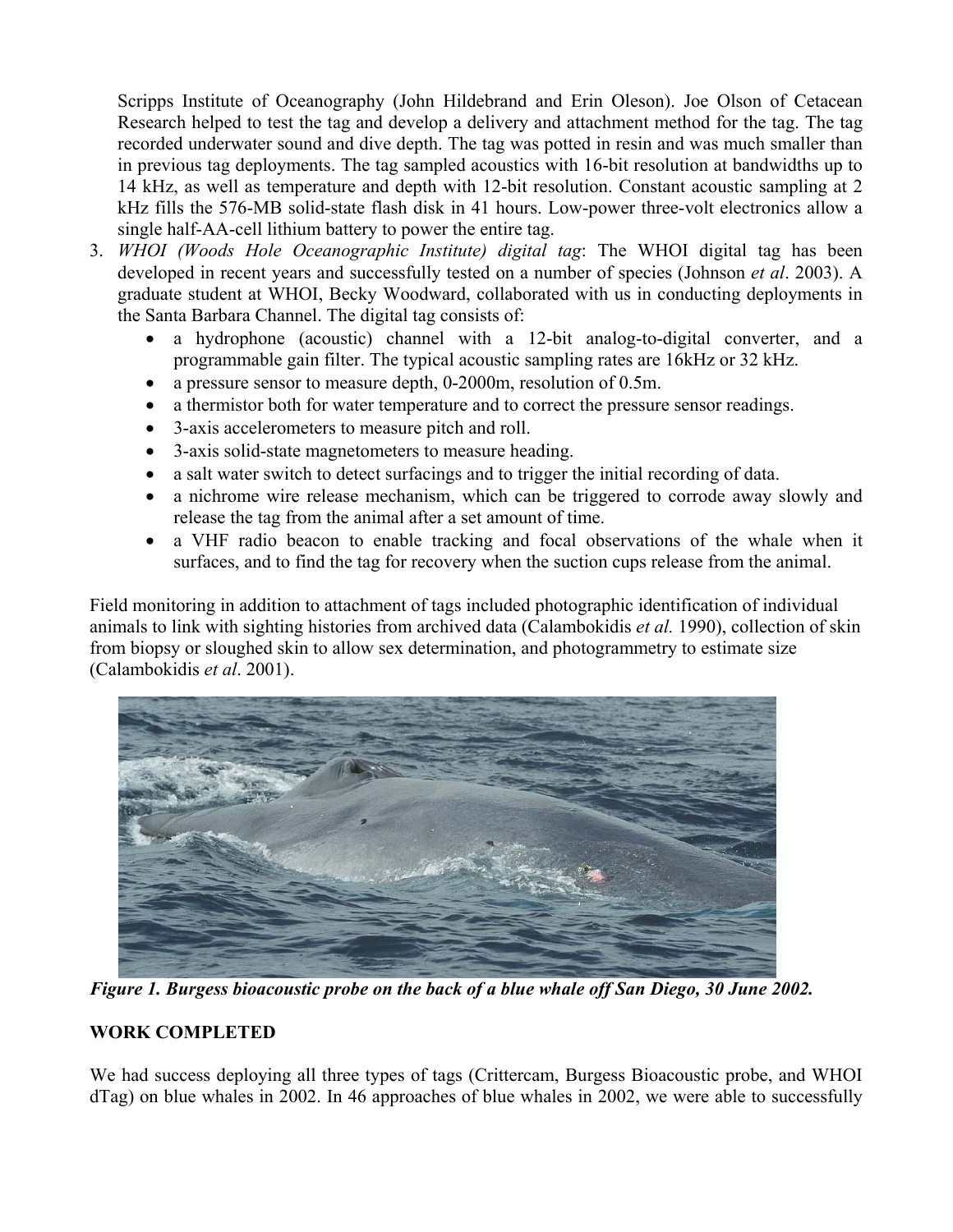attach a tag in 25 occasions. In all cases in 2002, we were able to successfully recover the tag, however, in two cases, the tag was not functioning. Our successful attachment rate in 2002 was much higher rate than in past years and reflects a steadily increasing success rate since we started (Table 1).

|                         | Approach | Contact |               | Attach |               | Recover/working |               |
|-------------------------|----------|---------|---------------|--------|---------------|-----------------|---------------|
|                         |          | #       | $\frac{0}{0}$ | #      | $\frac{6}{9}$ | #               | $\frac{6}{9}$ |
| <b>Blue whales</b>      |          |         |               |        |               |                 |               |
| Bodega 1999             | >15      |         | $< 50\%$      |        | $< 10\%$      |                 | $< 10\%$      |
| Monterey 2000           | 6        | 3       | 50%           |        | 17%           |                 | 17%           |
| Baja 2001               | 16       | 7       | 44%           | 5      | 31%           | 4               | 25%           |
| S California 2001       | 26       | 18      | 69%           | 12     | 46%           | 11              | 42%           |
| S and C California 2002 | 46       | 27      | 59%           | 25     | 54%           | 23              | 50%           |
| Total                   | 109      | 62      | 57%           | 44     | 40%           | 40              | 37%           |

*Table 1. Success rate in approaching blue whales to deploy suction-cup attached tags.* 

The 44 deployments off all three types of tags on blue whales completed through 2002 have been in a variety of locations and habitats (Table 2). Deployments in 2002 included:

- 1. Deployments of the WHOI dTag and Bioacoustic Probe on blue and humpback whales in the Santa Barbara Channel on 19-27 June including deployments in conjunction with a seismicreflection survey by USGS and collaborative work as part of an SIO survey.
- 2. Deployments of the Bioacoustic Probe off San Diego on 30 June as past of surveys by SIO.
- 3. Deployments of Crittercam and the Bioacoustics Probe on blue whales in Monterey Bay on 16- 20 September.
- 4. Deployments of Crittercam and the Bioacoustics Probe on blue whales then the Santa Barbara Channel 21-24 September.

| Region                |      |      | Crittercam | <b>Burgess</b> | dTag | All  |    |
|-----------------------|------|------|------------|----------------|------|------|----|
|                       | 1999 | 2000 | 2001       | 2002           | 2002 | 2002 |    |
| Cordell Bank          |      |      |            |                |      |      |    |
| Monterey Bay          |      |      |            |                |      |      |    |
| Santa Barbara Channel |      |      |            | $\mathfrak b$  |      |      | 15 |
| W San Miguel          |      |      |            |                |      |      |    |
| San Nicolas Is.       |      |      |            |                |      |      |    |
| Off San Diego         |      |      |            |                |      |      |    |
| Sea of Cortez, MX     |      |      |            |                |      |      |    |
| Total                 |      |      |            |                |      |      |    |

*Table 2. Locations, types of tags and years tags were successfully deployed on blue whales.* 

Our longest deployment to date was made with the Burgess Bio-acoustic Probe attached to the trailing animal of a pair of San Diego on 30 June 2002 (part of our collaboration with SIO). Biopsy samples revealed that the lead animal was a pregnant female and the tagged trail animal was a male. The tag stayed on somewhere between 25 and 39 hours. The 15 hours of data obtained before the memory filled up provided insights into diving and vocal behavior. Dive record for the tagged animal showed a dramatic shift in diving behavior over time going from: 1) spiked dives while traveling to 2) saw-tooth dives as it shifted to feeding in one area, then 3) progressively shallower feeding dives with the advent of darkness and the vertical migration of krill, 4) a resting mode at night with frequent shallow dives as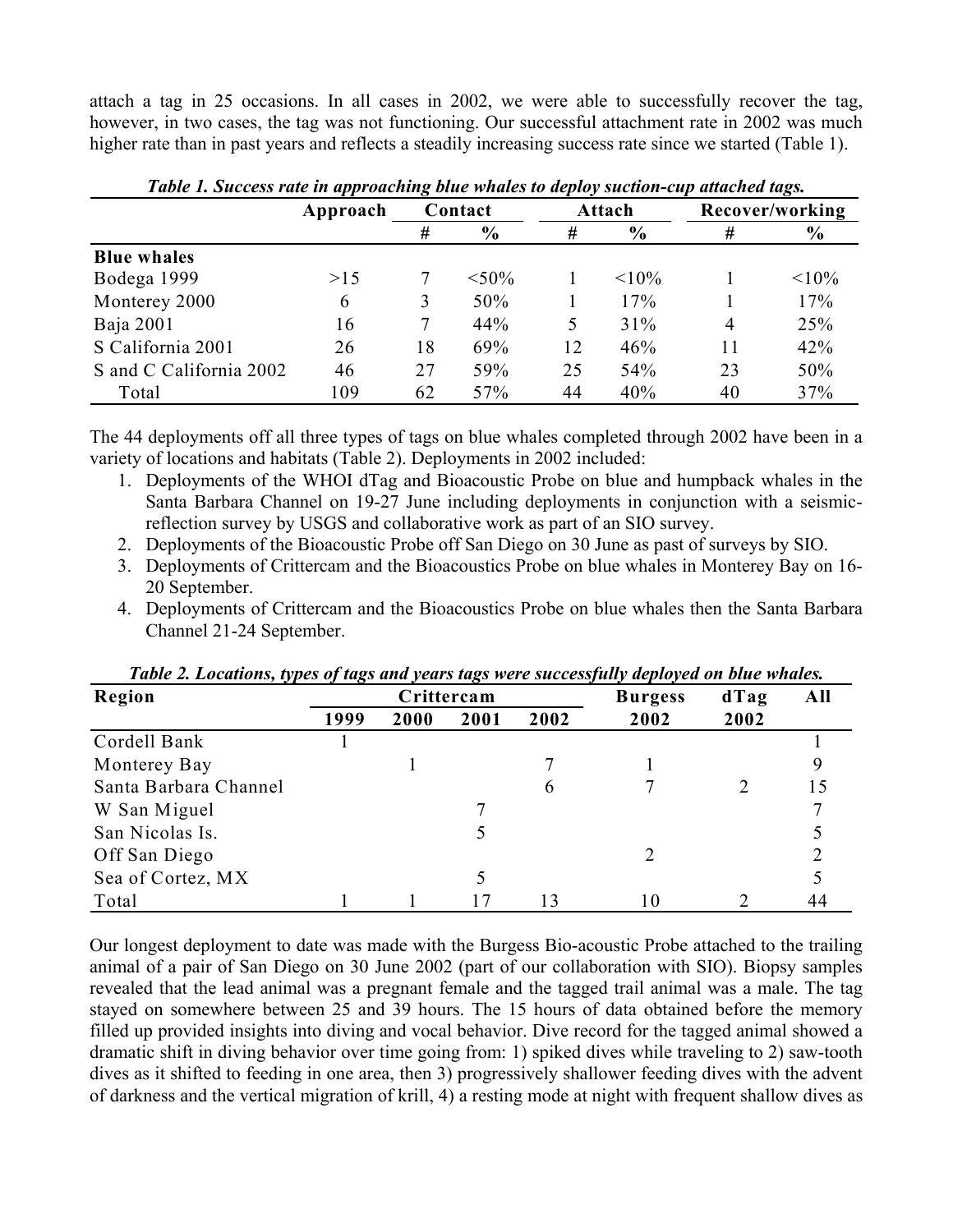the animal milled slowly near the surface, and 5) a return to saw-tooth feeding dives that become progressively deeper with the onset of daylight.

While we had not initially identified this tagged animal as a calling whale, the tag data revealed it was producing intermittent calls throughout the night. These calls were of a consistent intensity and were produced, in some cases, when the lead whale was surfacing, indicating the tagged whale was producing the calls. Calls were produced at a very consistent shallow depth (12-25 meters) even though the whale was sometimes diving to close to 200 m in other portions of the dive.

Loud calls were also heard on deployments of one of the Crittercams and dTags in 2002. Calls were heard on the dTag on the trailing animal of a traveling pair in the Santa Barbara Channel. They were also heard on one Crittercam on the trailing animal of a group of three whales in the Santa Barbara Channel. The tagged animal slowed to a low speed and a second animal is seen next to the tagged animal during the period of the call.



*Figure 3. Dive and movement record from WHOI dTag based on tag data and tracking from boat on 24 June 2002 in the Santa Barbara Channel.* 

#### **RESULTS**

Results to date have provided valuable new information on both the feeding and vocal behavior of blue whales (Calambokidis *et al*. 2003). Key findings on the feeding behavior of blue whales include:

- Blue whales dive to a wide variety of depths some deeper than suspected (300m)
- Whales often approach prey from underneath, inverting to open the lower jaw into a prey field
- Confirmation that series of upward lunges are into prey
- Dramatic diurnal patterns in diving behavior and apparent shallow resting at night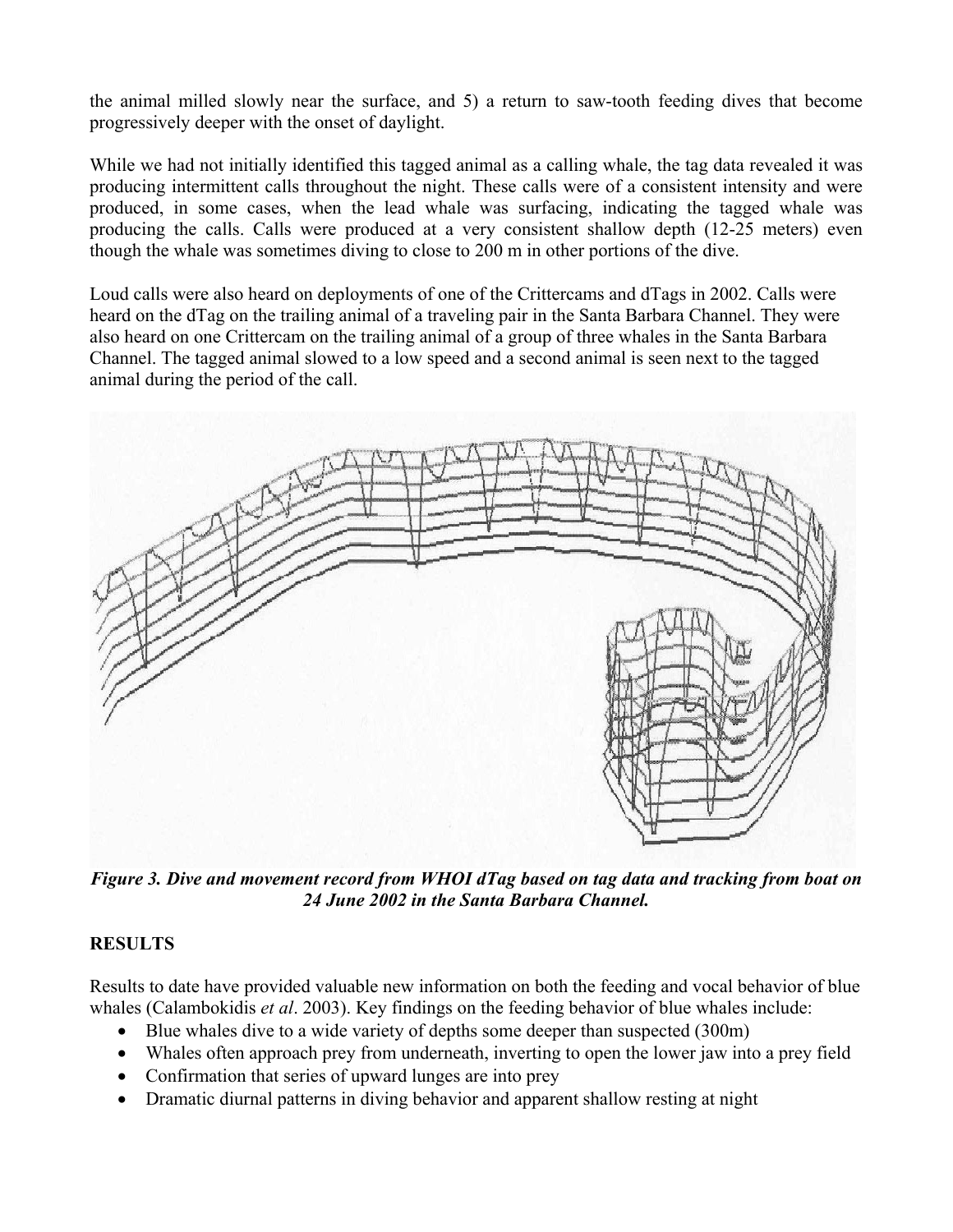- Pairs of whales are not engaging in cooperative feeding
- Blue whales, like other deep diving animals, largely glide when they are diving deep making use of negative buoyancy created by compression of air spaces (Williams *et al*. 2000)

Key findings on the vocal behavior of blue whales from both the tag data as well as collaborative research with Scripps Institute of Oceanography (Oleson *et al*. 2003) include:

- Most blue whales were not producing long patterned calls especially during feeding
- Even though much of the remote acoustic data describes and documents regular callers, irregular call behavior may be a more common behavior even though it is under-represented in the acoustic records
- Only males have been documented so far producing long calls
- There appear to be differences in social/behavioral contexts of non-callers, irregular and regular callers
- These findings complicate the goal of determining the relationship between acoustic detections and whale density

## **IMPACT/APPLICATIONS**

Methods of approach and attachment that we have developed will be useful in attaching other instrument packages. Dive records of different blue whales will reveal the range of dive depths and behaviors they use in a variety of habitats. Visual records of blue whales will show some of the strategies they use in swimming and approaching prey. Acoustic records will contribute to an estimate of the proportion of blue whales vocalizing and the relationship of vocal activity to behavior, water depth, and sex of individuals.

## **TRANSITIONS**

The expertise that we have developed in approaching and attaching tags to blue whales is being used in our collaborative research with both Scripps Institution of Oceanography and Bill Burgess of Greeneridge Sciences attaching acoustic tags to blue whales. We are collaborating with Moss Landing Marine Labs, University of California Santa Cruz, Tom Norris of SAIC, Nick Gales, and the Tagging of Pacific Pelagics Project during 2003. This will include a coordinated effort in September 2003 to deploy multiple tag types on blue and humpback whales in coordination with hydroacoustic surveys. We will be using our expertise in approaching and tagging blue and humpback whales to assist in deployments of satellite tags (Nick Gales), Manta tags (Tom Norris), as well as Crittercams and Bioacoustic Probes.

## **RELATED PROJECTS**

We will continue collaborating with Scripps Institution of Oceanography and Mark McDonald in efforts to calibrate the acoustical behavior of blue whales. We will continue our work with National Geographic on further improvements to the Crittercams. Our photographic identifications of blue whales conducted on this project are being incorporated into the longer-term study of blue whale abundance and movements being conducted with Southwest Fisheries Science Center (Calambokidis and Barlow In Press, Calambokidis and Steiger 1997).